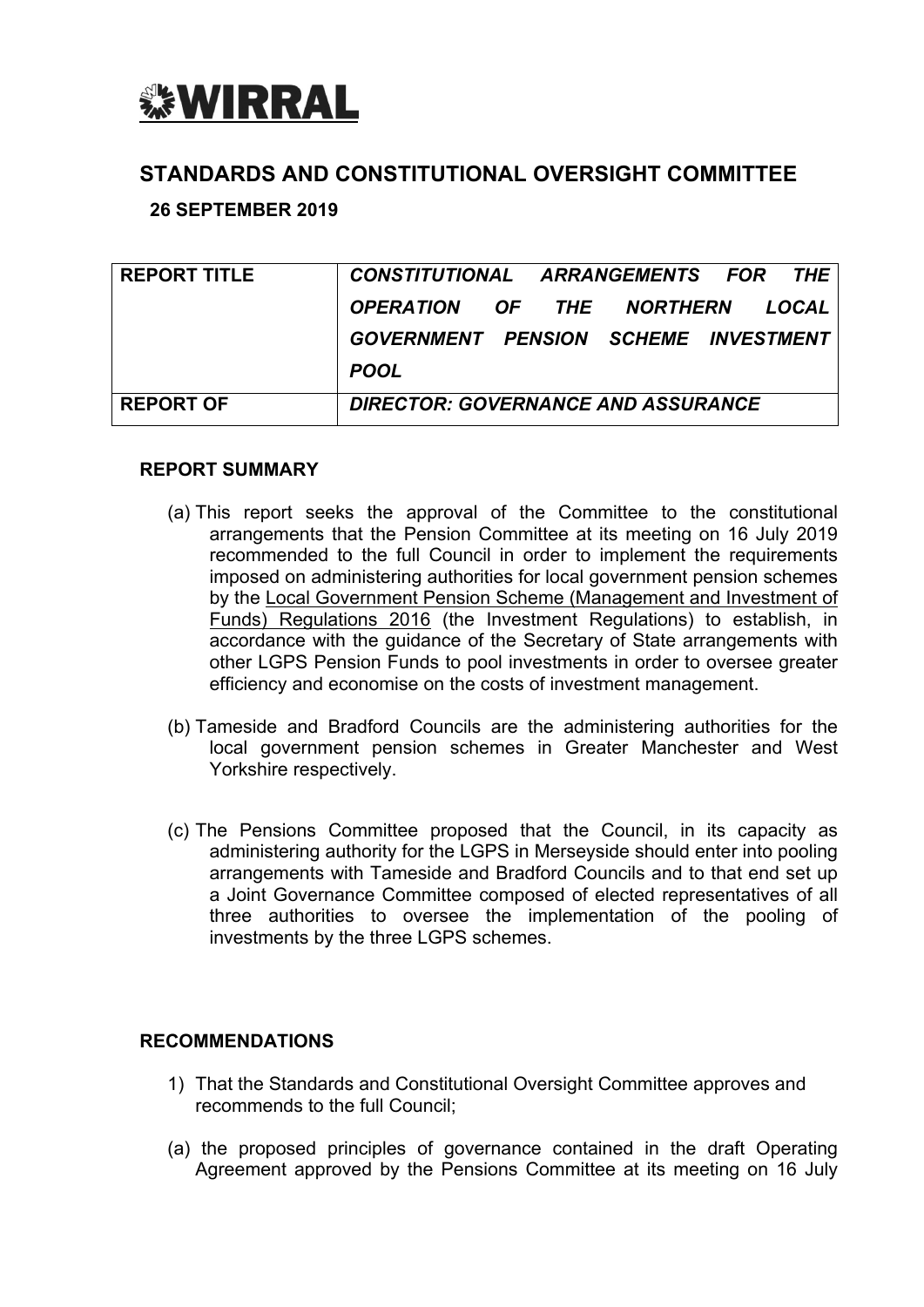2019 and in particular the establishment of a Joint Committee with Tameside and Bradford Councils to oversee the required arrangements for the pooling of investments by all three Pension Funds.

- (b) The Chair and Vice Chair of the Pensions Committee (or as otherwise determined by Pensions Committee) be the Council's elected representatives on the Joint Committee.
- (c )The Director of Pensions in consultation with the Director: Governance and Assurance be given delegated authority to negotiate and agree with Tameside and Bradford Councils the details of the final draft of the Operating Agreement within the parameters of the principles of governance approved by the Pensions Committee and the Standards and Constitutional Oversight Committee.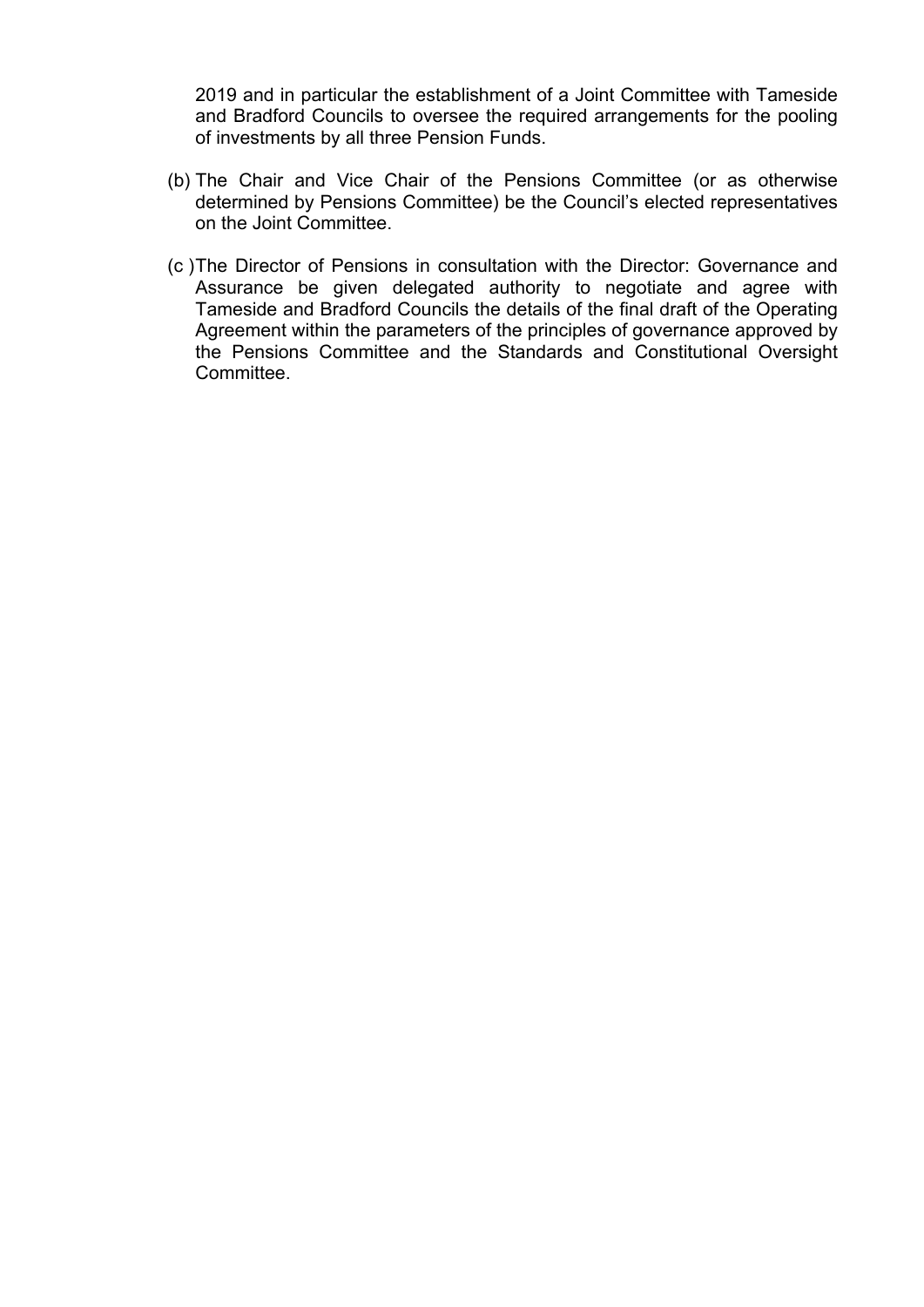# **SUPPORTING INFORMATION**

#### 1.0 **REASONS FOR THE RECOMMENDATIONS.**

- 1.1 Pooling of investments by local government pension funds is required by the Investment Regulations as supplemented by statutory guidance from the Secretary of State.
- 1.2 Pooling could lead to a reduction in the costs of investment management through economies of scale.
- 1.3 There should be elected member oversight of the performance of the officers from the three authorities who will be responsible for the management of the investments of the three pension funds.
- 1.4 A joint committee composed of the chairs and vice chairs of the pension committees (or as otherwise determined) and three trade union representatives (representing the membership of the three funds) is considered to be an appropriate mechanism for ensuring informed and efficient oversight of investment decisions made by officers.

# 2.0 **OTHER OPTIONS**

2.1 No other options were considered since the reasons for the recommendations are adequate, and have the support of the Council's Pensions Committee and Tameside and Bradford Councils.

#### **3.0 BACKGROUND INFORMATION**

- 3.1 The report of the Director of Pensions to the Pensions Committee on 16 July 2019 is attached as an appendix.
- 3.2 It explains the reasons for the Secretary of State's insistence on the pooling of investments by local government pension schemes (economies of scales, reduction in costs, and an improved capacity to invest in infrastructure).
- 3.3 The report contains the draft Operating Agreement which sets out the matters reserved to the Pensions Committees of each of the three Councils (e.g. investment strategy, appointment of the Pool Custodian, social and environmental policy on investments), the terms of reference of the Joint Committee (principally oversight of investment performance of the three Pension Funds), Joint Committee procedures, and the terms of reference of the Officer Working Group (principally the selection of external investment managers).
- 3.4 A central principle of the Secretary of State's Guidance is that the appointment of investment managers and the selection of individual investments are decisions that must be made by properly qualified and experienced professional officers. This is reflected in the terms of reference of the Officer Working Group. (Schedule 4 of the draft Operating Agreement).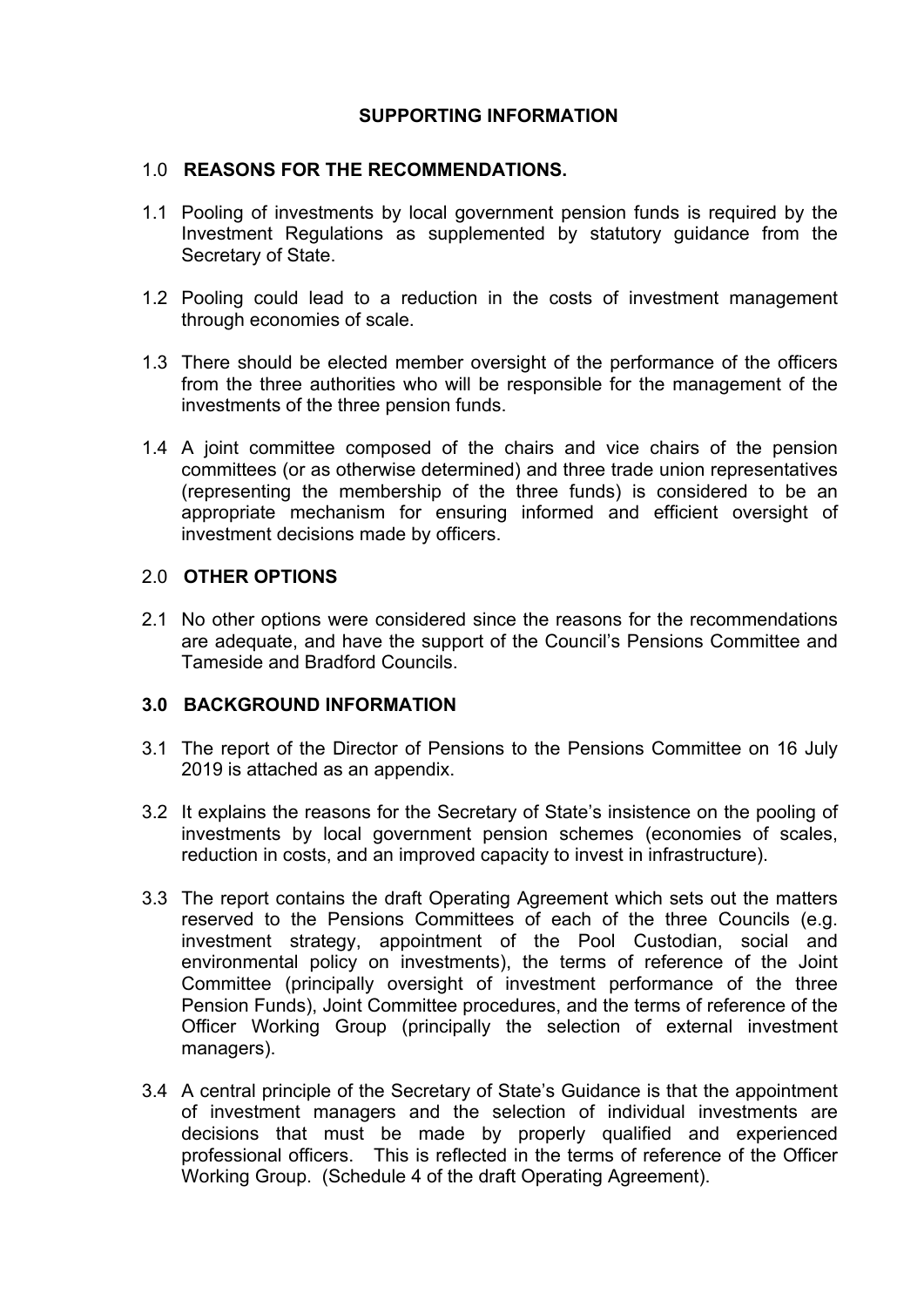- 3.5 Investment strategy, asset allocations, social, ethical, and environmental principles are reserved to each authority's Pensions Committee thereby ensuring local member control of these important areas of policy. (Schedule 1 of the draft Operating Agreement).
- 3.6 The Joint Committee's terms of reference focus upon the oversight of the performance of the pooled investments managed by the officers thereby ensuring accountability to elected Members. (Schedule 2 of the draft Operating Agreement).
- 3.7 Membership of the Joint Committee comprises the chair and vice chair of the Pensions Committee of each authority being those members which each authority considers has the necessary knowledge and experience to perform the oversight function. In addition, three trade union representatives should ensure that the voice of the members of each of the three pension schemes is heard.
- 3.8 As explained in paragraphs 2.11 and 2.12 of the report to the Pensions Committee the MHCCG will formally consult on revisions to its current guidance on pooling which may include the establishment of a pool company regulated by the Financial Conduct Authority to manage the pooled investments in place of the Officers Working Group. That is however sometime in the future and in the meantime there needs to be approval by the full Council of the proposed existing arrangements so that pooling of investments can be implemented in accordance with the requirements of the Investment Regulations. The Council's Pensions Committee will respond to any proposals on future structures that MHCLG may include in its formal consultation.
- 3.9 The draft Operating Agreement in the appendix is complete other than a final consideration of the drafting of Schedule 4 (Officers Working Group). A debate is being conducted on whether the Officers Working Group should make decisions on investments unanimously or whether in the absence of unanimity, the officers from the Pension Fund which has the highest value of the assets that will be affected, should make the decision. It is proposed that resolution of this detail be delegated to the Director: Governance and Assurance and the Director of Pensions for them to reach an agreement with Tameside and Bradford Councils. In reality this may not be a problem since the selection of investment managers will be governed by objective criteria that will be scored by officers in accordance with the Council's Contract Procedure Rules who will be aiming for consensus.
- 3.10 The full Council did not consider the report of the Director of Pensions at its meeting on 15 July 2019 as, upon reflection, it was thought more appropriate for the Council to have the benefit of the advice of this Committee and that of the Pensions Committee before reaching a decision.

#### **4.0 FINANCIAL IMPLICATIONS**

4.1 The cost of the Joint Governance Committee will be shared equally by all three Councils and met from the budgets for each pension fund.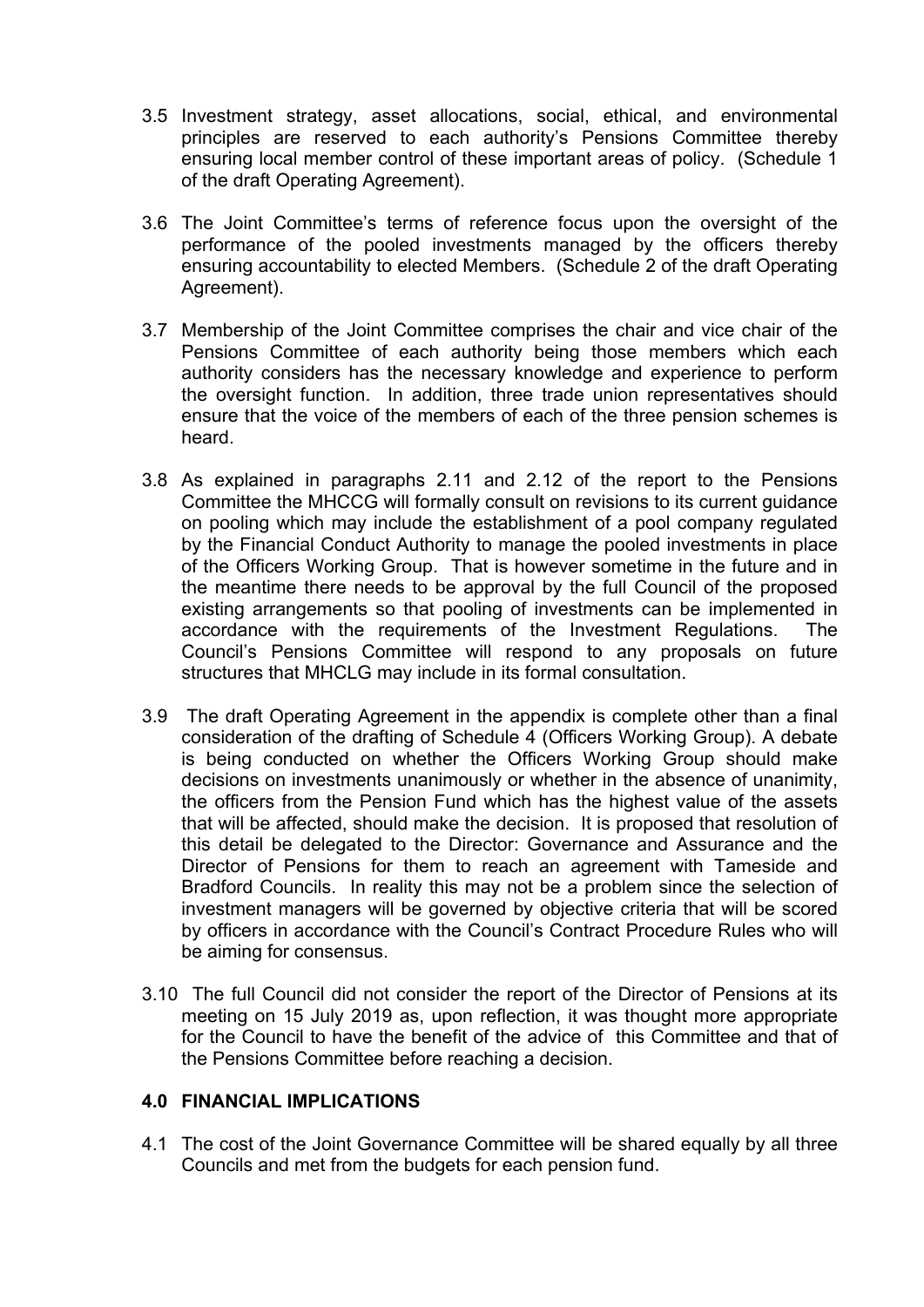- 4.2 The cost will mainly comprise the administrative arrangements which will be carried out by Tameside Council on behalf of all the authorities.
- 4.3 The cost of procuring investment managers will be apportioned to each authority in proportion to their share of the assets under management.

#### **5.0 LEGAL IMPLICATIONS**

- 5.1 There is a requirement to establish a Joint Committee with Tameside and Bradford Council in order to oversee the implementation of the three Councils' pooling arrangements by officers.
- 5.2 The Committee and the Pensions Committee may need to reconsider the pooling arrangements in the light of future legislation or guidance from MHCLG.

# **6.0 RESOURCE IMPLICATIONS: ICT, STAFFING AND ASSETS**

6.1 None.

# **7.0 ENVIRONMENTAL IMPLICATIONS**

7.1 None.

#### **8.0 RELEVANT RISKS**

- 8.1 MHCLG may intervene if it is not satisfied that the investment pooling arrangements are formally established in each Council's Constitution in accordance with existing legislation and guidance.
- 8.2 The outcome of MHCLG's future consultation may require the Council to reconsider its rejection of the option of forming a pooling company to manage the pooled investments instead of the Officers' Working Group.
- 8.3 In that eventuality the MHCLG's proposed alternative arrangements will be referred to the Council's Pensions Committee for an initial response prior to referral back to this Committee for re-consideration.

# **9.0 ENGAGEMENT/CONSULTATION**

9.1 The proposals have the support of the Council's Pensions Committee.

#### **10.0 EQUALITY IMPLICATIONS**

10.1 There is no relevance to equality.

#### **REPORT AUTHOR: Colin Hughes**

Group Solicitor telephone: (0151 691 8502) email: colinhughes@wirral.gov.uk